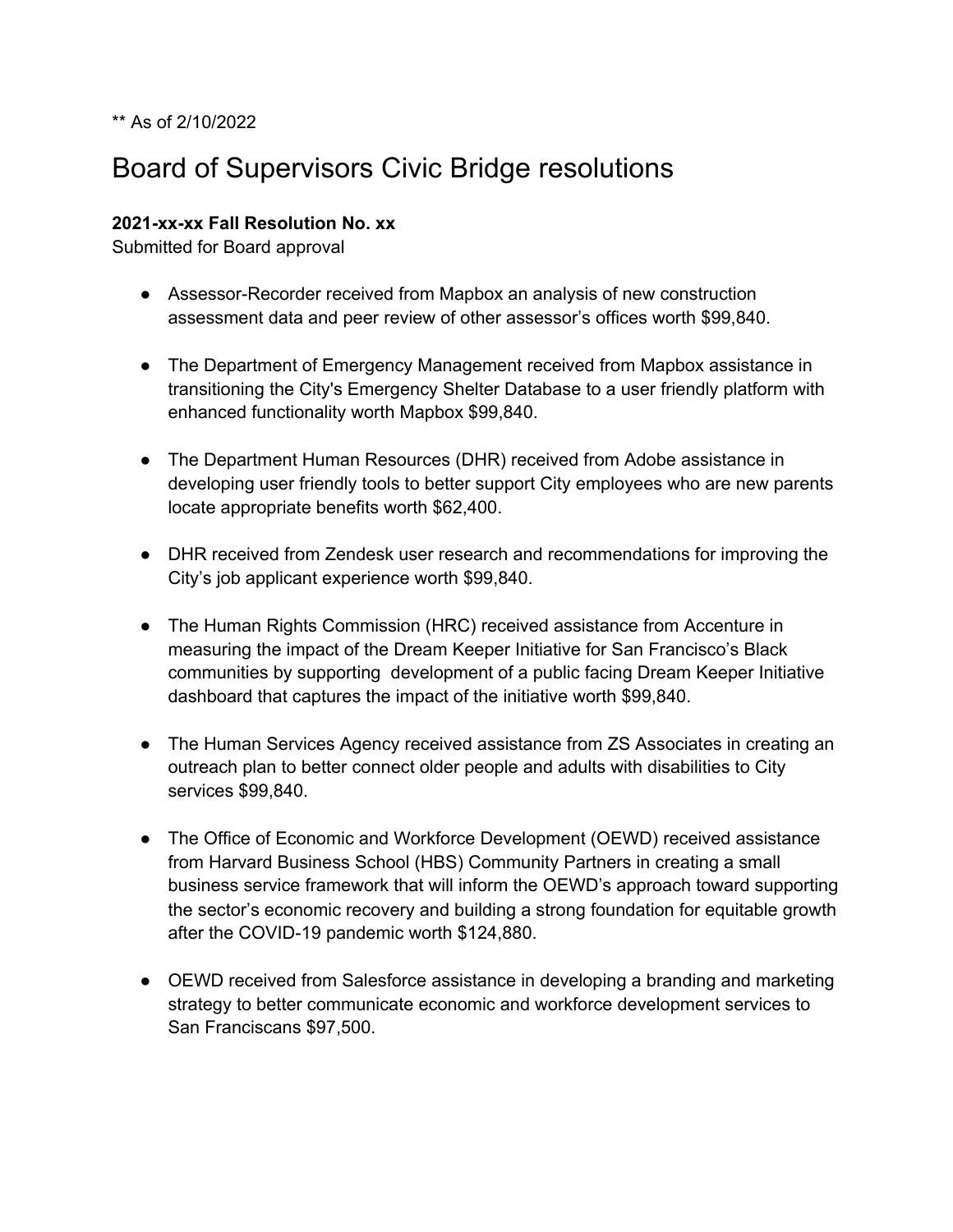- The Human Rights Commission's Office of Racial Equity will receive from Adobe assistance in designing and building the City's first citywide Racial Equity Index worth \$62,400.
- Municipal Transportation Agency (MTA) received assistance from ZS Associates with development of the data design and structure for data submitted by Transportation Network Companies worth \$99,840.
- The Office of Contract Administration (OCA) received assistance from Zendesk in developing a strategic plan worth \$99,840.
- Department of Children Youth and Families (DCYF) received assistance from Adobe for developing a strategy for a more effective resident feedback loop and recommendations for redesign of the Community Needs Assessment portion of the Department website worth \$62,400.
- DCYF received from Salesforce a needs analysis and a communications strategy, content calendar, and partner engagement tracker and toolkit to promote awareness of children's rights at a value of \$97,500.
- Homelessness and Supportive Housing (HSH) received assistance from Zendesk in helping produce an educational awareness campaign to educate San Franciscans about the crisis of homelessness and the solutions worth \$99,840.
- The Police Department received from Accenture LLP assistance ind developing its strategic plan worth \$185,000.

### **2020-xx-xx Spring Resolution No. xx**

Submitted for Board approval

- Adobe (Dept. of Homelessness and Supportive Housing): Adobe has partnered with the Dept. of Homelessness and Supportive Housing to provide services valued at \$76,800. Such services include developing a public messaging campaign to educate San Franciscans about the crisis of homelessness and the solutions.
- Civic Consulting USA (Office of Economic and Workforce Development): Civic Consulting USA has partnered with the Office of Economic and Workforce Development to provide services valued at \$100,000. Such services include developing and implementing a Small Business Agenda (Vision and Mission).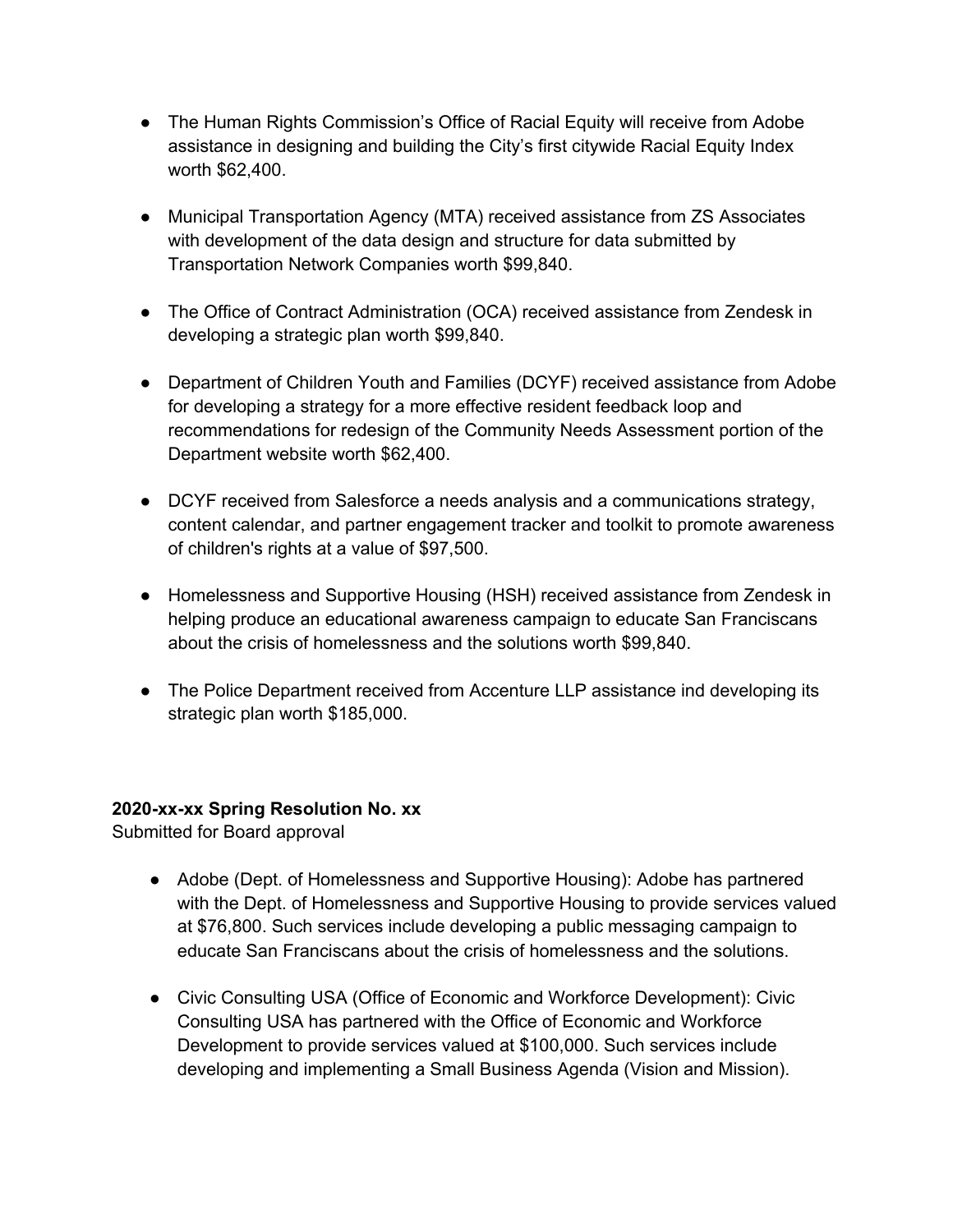- Civic Consulting USA (Rent Board): Civic Consulting USA has partnered with the Rent Board to provide services valued at \$76,800. Such services include conducting user research, and creating a communications and content strategy to help make services more user-friendly and accessible for residents.
- fuseproject (The Recreation and Parks Dept.): fuseproject has partnered with the Recreation and Parks Dept., to provide services valued at \$96,800. Such services include developing a Smart Parks Strategic Plan to declare priorities, focus its efforts, and engage its stakeholders.
- M. Arthur Gensler Jr. & Associates, Inc. (Treasure Island Development Authority): Gensler has partnered with the Treasure Island Development Authority to provide services valued at \$76,800. Such services include developing a programming and design space tailored to replace current residential treatment beds and transitional housing, as provided by HealthRIGHT360, on one of TISDA's affordable housing parcels.
- Slalom (Mayor's Office of Housing and Community Development): Slalom has partnered with the Mayor's Office of Housing and Community development to provide services valued at \$192,000. Such services include making access to housing resources more racially equitable through a racial equity focused review of their affordable housing application data and policies to determine if they are creating barriers for African American applicants.
- Accenture (San Francisco International Airport): Accenture has partnered with the San Francisco International Airport to provide services valued at \$99,840. Such services include designing a framework to improve and streamline communication with and amongst frontline workers.
- Adobe (Office of Transgender Initiatives): Adobe has partnered with the Office of Transgender Initiatives to provide services valued at \$62,400. Such services include developing a communications strategy to improve City and nonprofit partners' communications with the transgender and gender nonconforming community.
- Salesforce (Mayor's Office of Housing and Community Development): Salesforce has partnered with the Mayor's Office of Housing and Community Development to provide services valued at \$97,500. Such services include developing a digital and e-commerce curriculum for low-income housing residents.
- Civic Consulting Alliance (Office of Racial Equity): Civic Consulting Alliance has partnered with the Office of Racial Equity to provide services valued at \$99,840.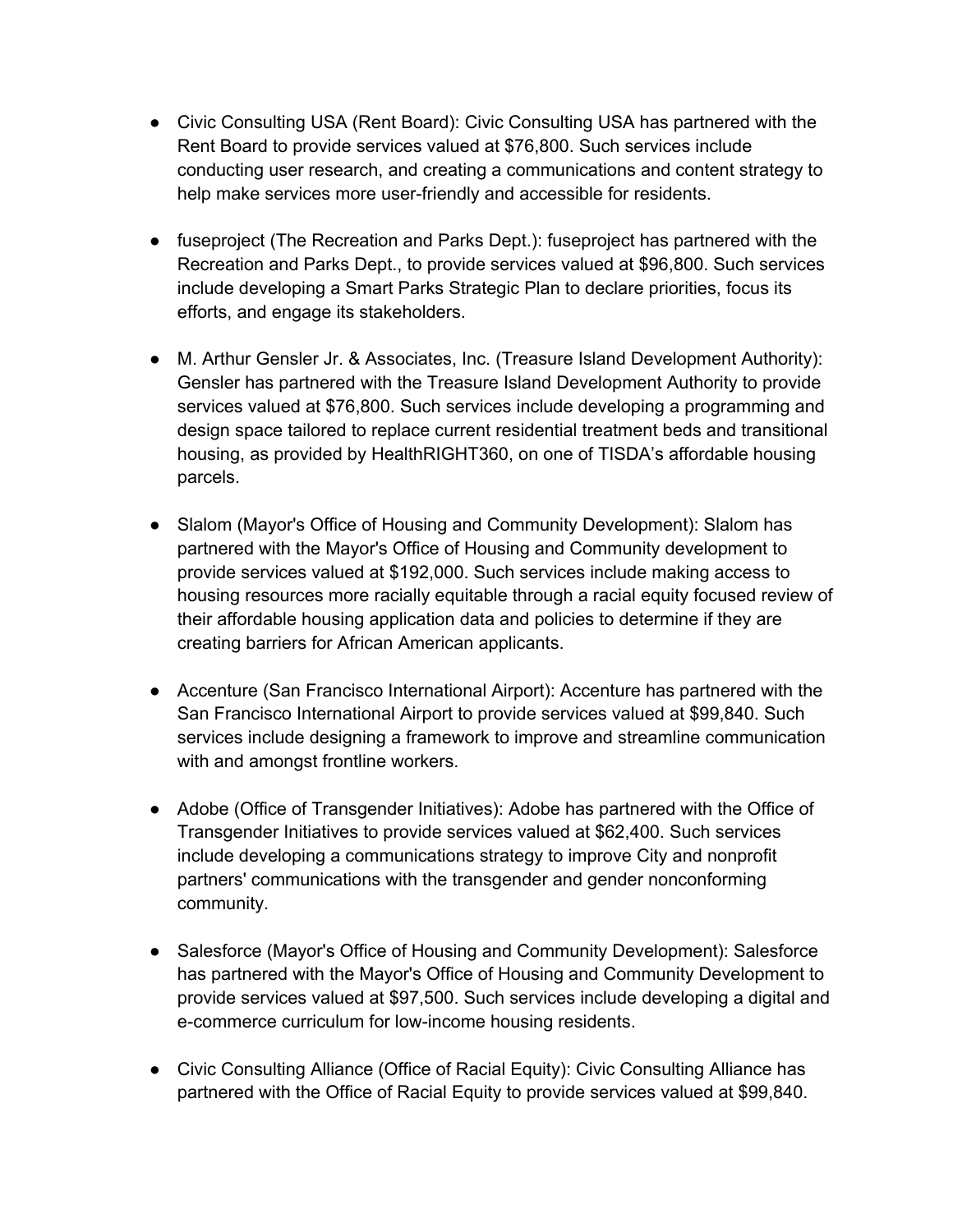Such services include developing a meaningful set of indicators for San Francisco Citywide racial equity index.

## **2019-10-01 Fall Resolution No. 433-19**

- Adobe (Office of Civic Innovation): Adobe has partnered with The Office of Civic Innovation, where they will provide consulting services valued at \$76,800. Such services include creating a repeatable process to share and replicate innovations developed through OCI programs.
- Adobe (DataSF): Adobe has partned with DataSF, where they will provide services valued at \$76,800. Such services include improving the department's approach to data sharing, providing case studies, and suggesting architectural principles for data infrastructure.
- Civic Consulting USA (Mayor's Office of Housing and Community Development): Civic Consulting USA has partnered with the Mayor's Office of Housing and Community Development, where they will provide services valued at \$80,000. Such services include assisting in determining how to ensure that all tenants receive free legal counsel in accordance with the "No Eviction Without Representation Act" of 2018, through the co-design of a referral system.
- Civic Consulting USA (Office of Transgender Initiatives): Civic Consulting USA has partnered with the Office of Transgender Initiatives, where they will provide services valued at \$80,000. Such services include improving access to services by helping create a more user-centric manual, translating that manual into four languages, and furthering a digital outreach.
- Cosine Collective (Marty Low Associates) (Dept. of Emergency Management): Cosine Collective has partnered with the Dept. of Emergency Management, where they will provide services valued at \$80,000. Such services include determining the viability of the nurse-triage concept to more effectively and efficiently handle medical calls that do not require ambulance assistance.
- Digitalist (Public Works Pit Stop Program): Digitalist has partned with the Public Works Pit Stop Program, where they will provide services valued at \$80,000. Such services include developing operating procedures, establish locations, and collect and present data that will enable the program to expand efficiently and effectively.
- fuseproject (Dept. of Public Health Street Medicine Program): fuseproject has partnered with the Dept. of Public Health's Street Medicine Program, where they